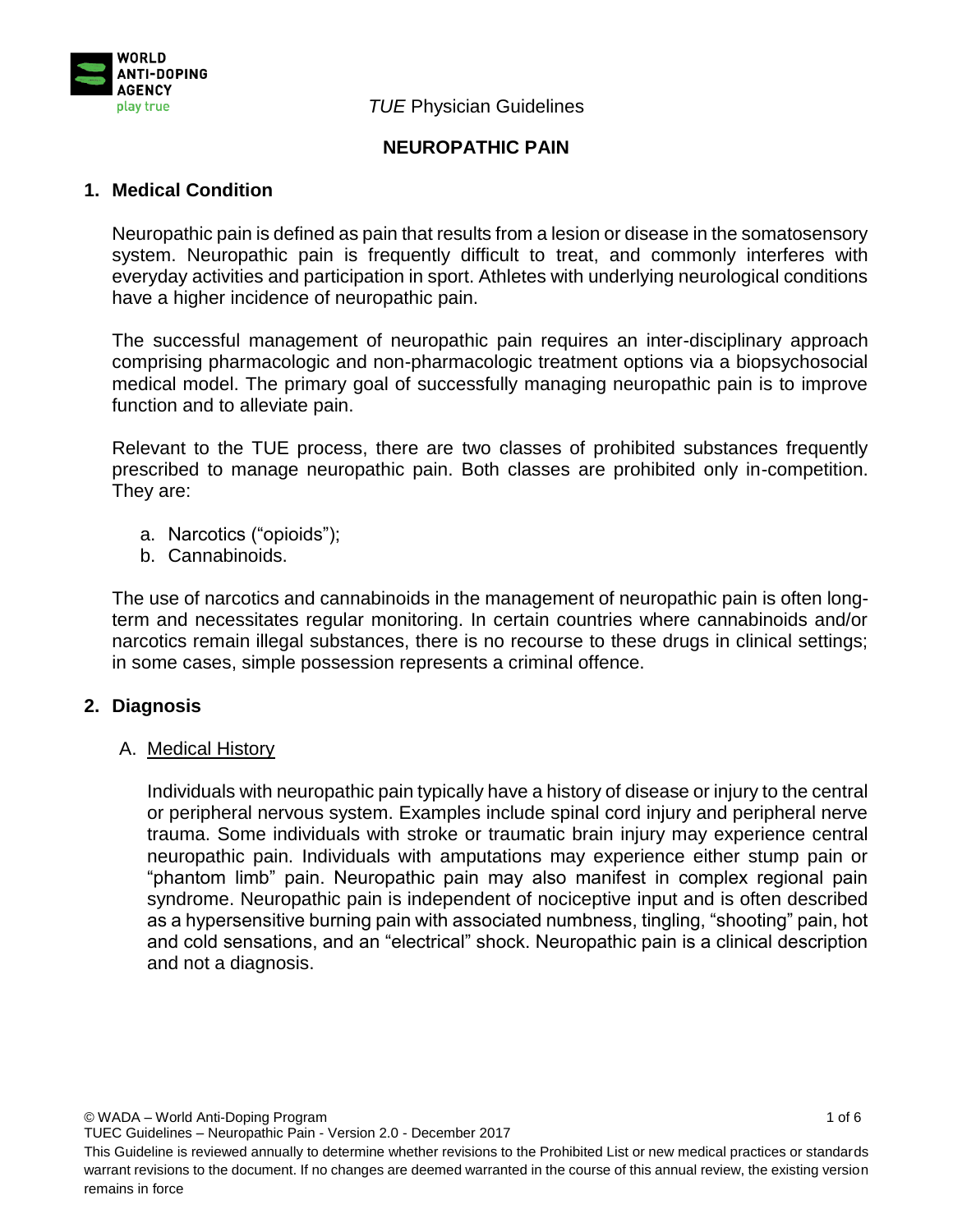

#### B. Diagnostic criteria

A specific diagnostic tool for neuropathic pain does not exist, so a grading system of definite, probable, and possible neuropathic pain has been proposed. Additionally, nociceptive pain and neuropathic pain have different yet overlapping etiologies. Various questionnaires are available to attempt to distinguish or screen neuropathic pain from other pain disorders. Examples include the DN4 (>4/10) (Douleur Neuropathique en 4 Questions) and the Freynhagen Pain Detect Questionnaire. Quantitative sensory testing, which analyses perception in response to external stimuli, is largely subjective and does not provide conclusive proof of neuropathic pain.

Due to the complexity of neuropathic pain, a TUE application for the use of a prohibited substance should include a thorough history, including symptomatology; physical examination findings, including a full neurological examination; results of relevant investigations when needed to establish or confirm diagnosis (e.g. CT, MRI, electromyography (EMG), and nerve conduction studies (NCS). The opinion of an appropriate medical specialist could be helpful.

## **3. Non-Prohibited Treatments**

First line treatment should include non-pharmacologic strategies, which address contributory factors from biological, psychosocial and contextual domains, such as physical therapy, cognitive behavioural therapy, and addressing sleep and nutrition.

Pharmacologic strategies include the following first-line strategies:

- a. Antidepressants such as tricyclic amines (e.g., amitriptyline, nortriptyline) and dual reuptake inhibitors of serotonin and norepinephrine (e.g. duloxetine, venlafaxine);
- b. Anticonvulsants such as gabapentin and pregabalin.

Second line medications include:

- a. Capsaicin 8% patches;
- b. Lidocaine patches;
- c. Tramadol, which is a mixed opiate-serotonergic drug.

#### **4. Prohibited Substances**

- A. Classes of prohibited substances that may be utilized in the treatment of neuropathic pain:
	- 1. Narcotics
	- 2. Cannabinoids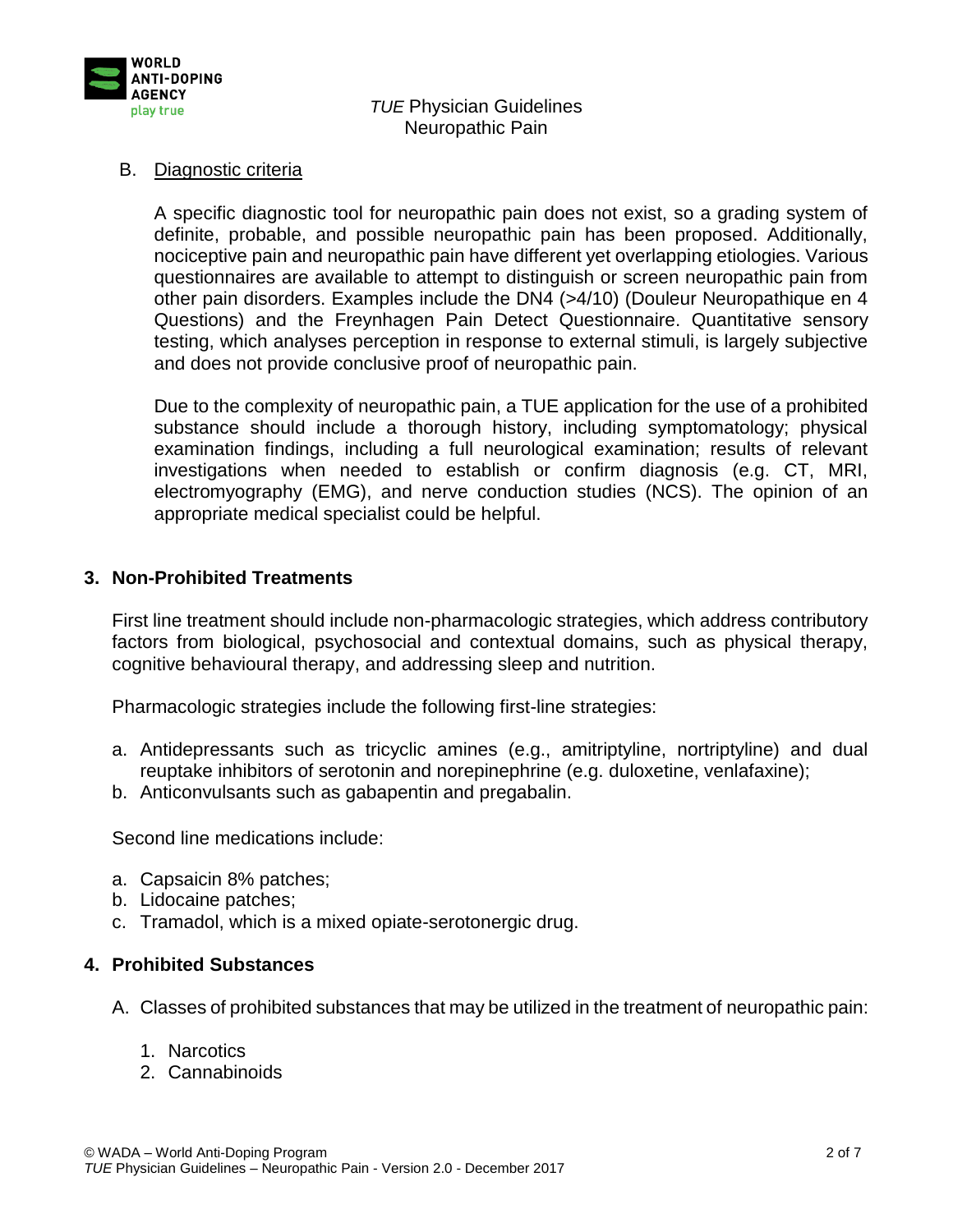

### **Indications:**

1. Narcotics

The clinical landscape has shifted considerably in the past several years. Whereas narcotics had been recommended for chronic non-cancer pain, emerging evidence tells us that such an approach has been generally unsuccessful, with more complications and side effects than benefits long-term. Thus, narcotics are now rarely considered as justifiable treatment for long-term management of neuropathic pain. Note that the mixed opioids (tramadol) and codeine are not included in the Prohibited List, and may be utilized in specific situations; however, there are no clear indications for utilizing codeine as treatment for neuropathic pain. It should be noted that Narcotics (Section 7) is a "closed" section meaning that only those substances specifically listed are prohibited.

2. Cannabinoids

The most well studied medical use of cannabinoids is for the management of chronic pain conditions, predominantly neuropathic pain. There is good evidence that cannabinoids have a modest analgesic effect for some pain conditions, such as refractory neuropathic pain. Due consideration and precaution should be exercised in the prescription of cannabinoids, especially for an athlete with a history of substance abuse, psychosis, poorly controlled mood or anxiety disorder.

- B. Typical Dosage, Route, Frequency
	- 1. Narcotics

Narcotics are usually taken orally, but they may also be administered intramuscularly, intravenously, transdermally or via a targeted, intrathecal delivery system.

2. Cannabinoids

Cannabinoids are available in a variety of formulations depending on country; prescription cannabinoids include dronabinol, nabilone and nabiximols. Herbal cannabis preparations are also legally available in some jurisdictions. Cannabinoids can be taken orally, inhaled through a vaporizer or by smoking. Where possible, vaporizing appears to be a safer option to smoking, and reduces odor and inconvenience to others.

Herbal cannabis may contain widely varying levels of active cannabinoids (THC and CBD), so the dosage and frequency of administration of cannabinoids depends on the product used and need of the individual.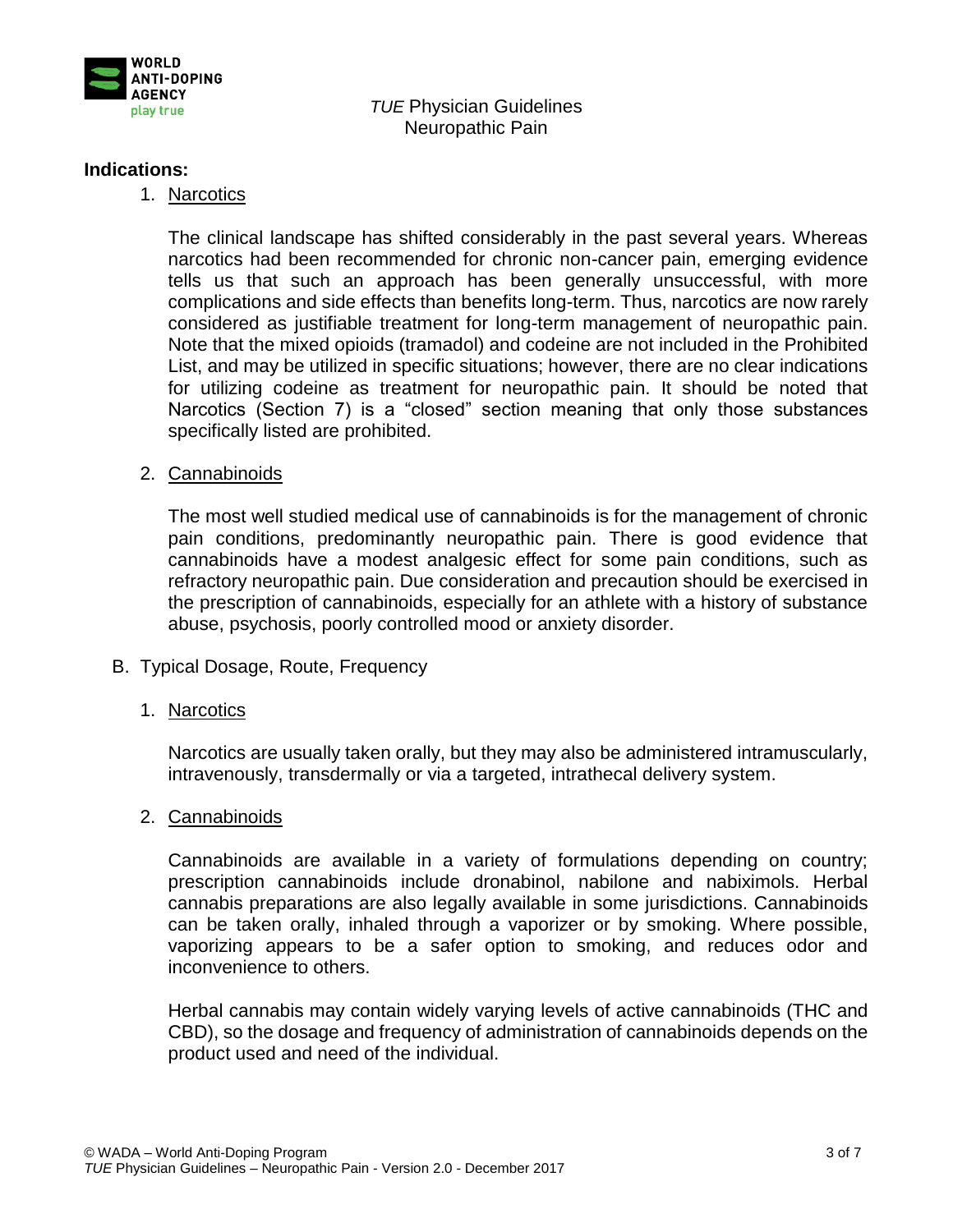

#### C. Recommended Duration of Treatment

The duration of treatment is individualized, and may be indefinite in the case of neuropathic pain due to a chronic injury to the somatosensory system. Regular clinical review by a specialist with expertise in pain management for satisfactory analgesic and functional outcomes is considered to be the accepted practice to regulate use of pain medications.

#### **5. Consequences to Health if Treatment is Withheld**

Chronic untreated neuropathic pain carries the potential to impair a range of activities of daily living from minor to significant, depending on factors including the severity and location of pain, the individual's coping skills and his/her desired activity level.

#### **6. Treatment Monitoring**

Treatment monitoring is primarily clinical. The use of narcotics or cannabinoids should be at their lowest effective dose to preserve the functional status of the athlete while minimizing side effects.

#### **7. TUE Validity and Recommended Review Process**

In situations including the management of acute pain or in post-operative care, narcotic analgesics may be administered for a period of days. However, in the management of chronic neuropathic pain, narcotics and cannabinoids are typically administered long-term. Therefore a TUE may be granted for periods of 1 to 4 years. An annual review of the status of the athlete-patient by a relevant specialist is recommended to ensure that on-going treatment remains appropriate.

## **8. Any Appropriate Cautionary Matters**

It is recognized that while these medications may substantially improve an individual's ability to accomplish everyday activities, they may also have a negative (ergolytic) impact on the ability to participate effectively in sports requiring dexterity and rapid coordination.

Side effects of narcotics range from drowsiness and lethargy to dependency and even death if they are abused. Cannabinoids carry the potential for unpredictable mood, altered affect, increased anxiety, and diminished concentration, reaction time, alertness, coordination, and judgement. Chronic cannabis smoking has also been shown to be associated with chronic bronchitis.

It may be noted that although the use of narcotic analgesics and cannabinoids may be acceptable from a medical and TUE perspective, the relevant sporting association may decide that in certain situations, the use of narcotics and cannabinoids are an unacceptable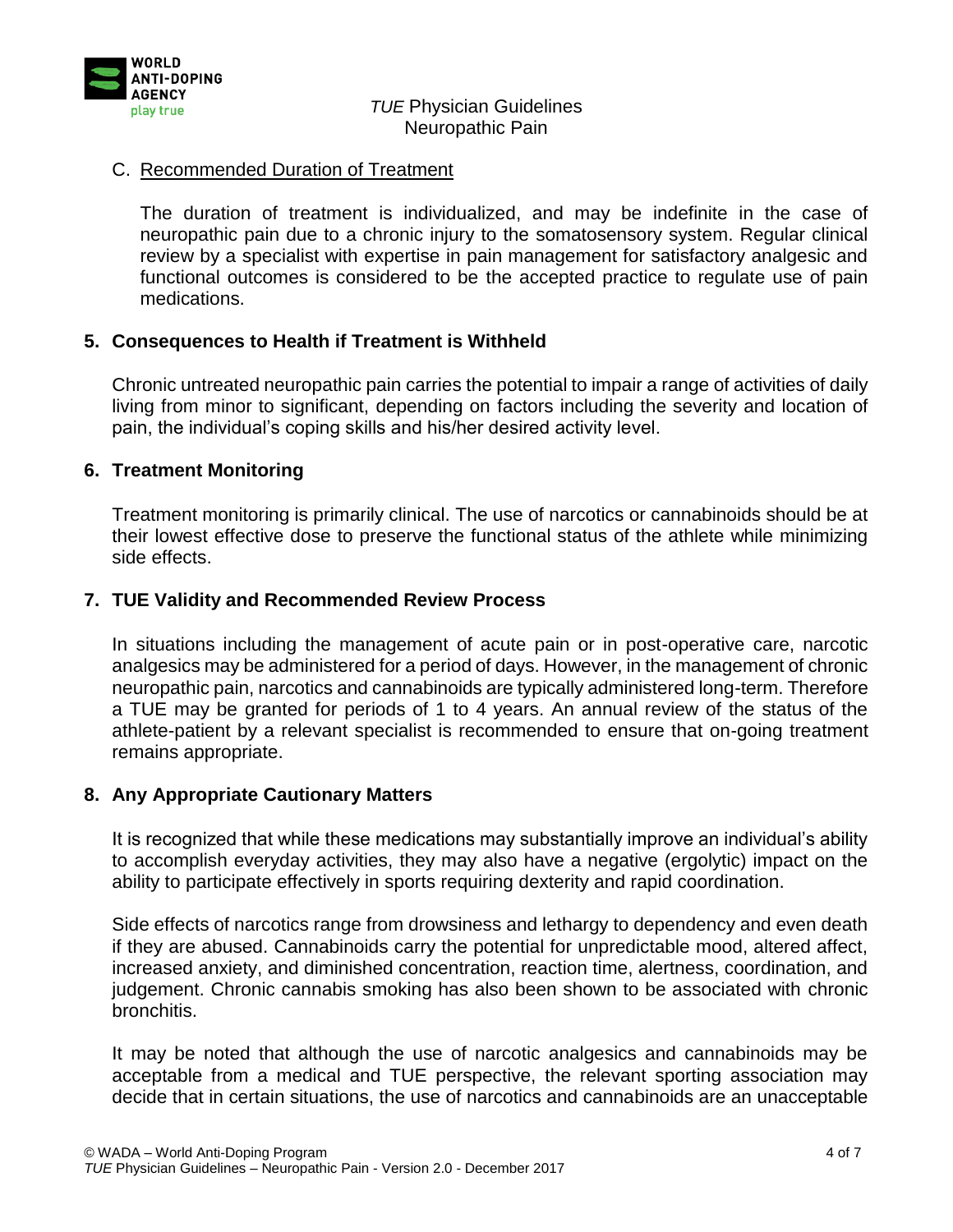

safety risk to the athlete and/or other competitors. Sport safety issues are outside the realm of anti-doping.

**It is very important to note that that anti-doping authorities do not carry the authority to grant athletes legal rights to possess and carry illegal and/or controlled substances, including narcotics and cannabinoids across jurisdictional / international borders. It is the responsibility of the athlete to be aware of the law in the countries or jurisdictions in which they may be travelling.**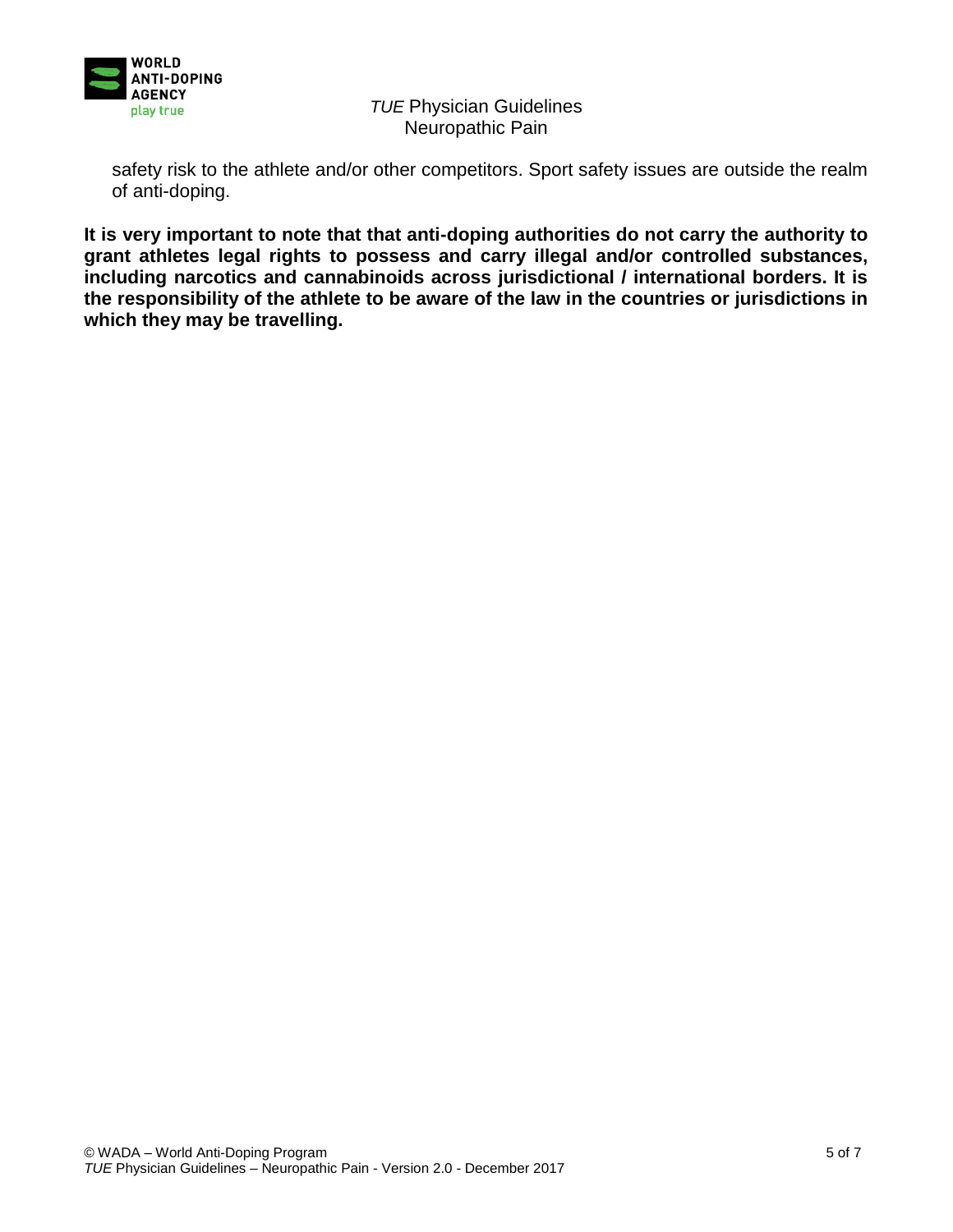

## **References**

- 1. Chong MS, Brandner B. Neuropathic agents and pain. New Strategies. Biomedicine & Pharmacotherapy. 60(7): 318-322. 2006.
- 2. Collier R. Most Paralympians inspire, but others cheat. CMAJ. 179(6): 524. 2008.
- 3. Davis MP. What's new in neuropathic pain? Support Care Cancer. 15: 363-372. 2007.
- 4. Jongen J, Hans G. et al. Neuropathic pain and pharmacological treatment. Pain Pract. 14(3): 283-95. 2013.
- 5. Saarto T, Wiffen PJ. Antidepressants for neuropathic pain. Cochrane database of systematic reviews Oct 17(4): CD005454. 2007.
- 6. The List of Prohibited Substances and Methods. World Anti-Doping Agency, 25 Oct. 2017, www.wada-ama.org/en/World-Anti-Doping-Program/Sports-and-Anti-Doping-Organizations/International-Standards/Prohibited-List/.
- 7. Dworkin RH, et al. Recommendations for the pharmacological management of neuropathic pain: An overview and literature update. Mayo Clin Proc. 85(3) (suppl):S3- S14. 2010.
- 8. Haanpaa M, Treede RD. Diagnosis and classification of neuropathic pain. Pain: Clinical Updates. 18(7): 1-6. 2010.
- 9. Cruccu G, Truini A. Tools for assessing neuropathic pain. PLoS Med. 6(4): e1000045. doi:10.1371/journal.pmed.1000045. 2009.
- 10.Marilyn A. Huestis, Irene Mazzoni, Olivier Rabin. Cannabis in sport. Sports Med. 41(11): 949–966. 2013.
- 11.DE Moulin, AJ Clark, I Gilron, et al. Pharmacological management of chronic neuropathic pain – Consensus statement and guidelines from the Canadian Pain Society. Pain Res Manage. 12(1):13-21. 2007.
- 12.Attal N, Cruccu G, Baron R, Haanpaa M, Hansson P, Jensen TS, Nurmikko T. EFNS guidelines on the pharmacological treatment of neuropathic pain: 2010 revision. Eur J Neurol. 17(9):1113-e88. 2010.
- 13.National Institute of Health and Care Excellence. Neuropathic pain-pharmacological treatment. NICE Clinical Guideline 173. 2013.
- 14.Ko GD, Bober SL, Mindra S, Moreau JM. Medical cannabis the Canadian perspective.